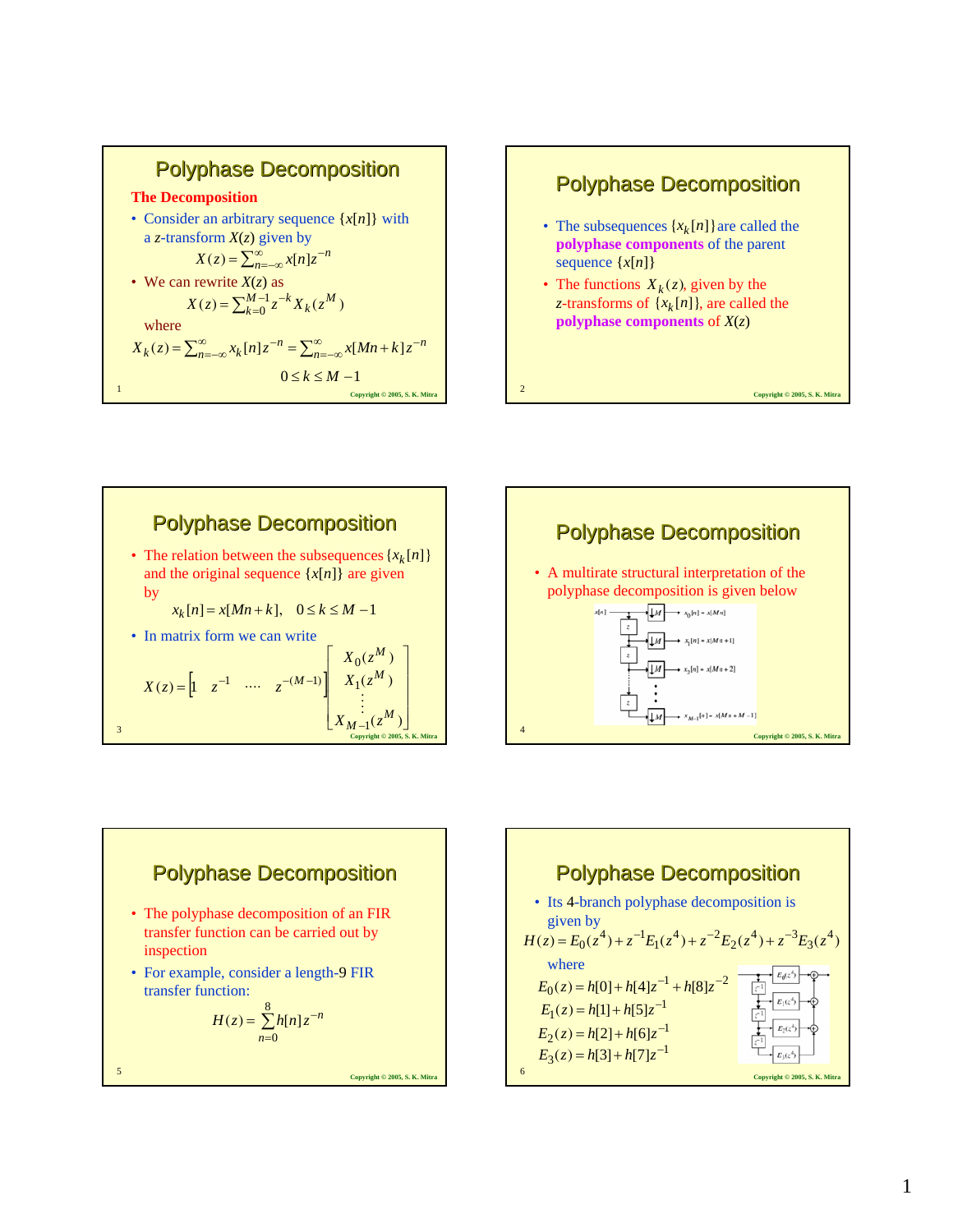

- The polyphase decomposition of an IIR transfer function  $H(z) = P(z)/D(z)$  is not that straight forward
- One way to arrive at an *M*-branch polyphase decomposition of  $H(z)$  is to express it in the form  $\vec{P}(z)/D'(z^M)$  by multiplying  $P(z)$  and  $D(z)$  with an appropriately chosen polynomial and then apply an *M*-branch polyphase decomposition to *P*'(*z*)









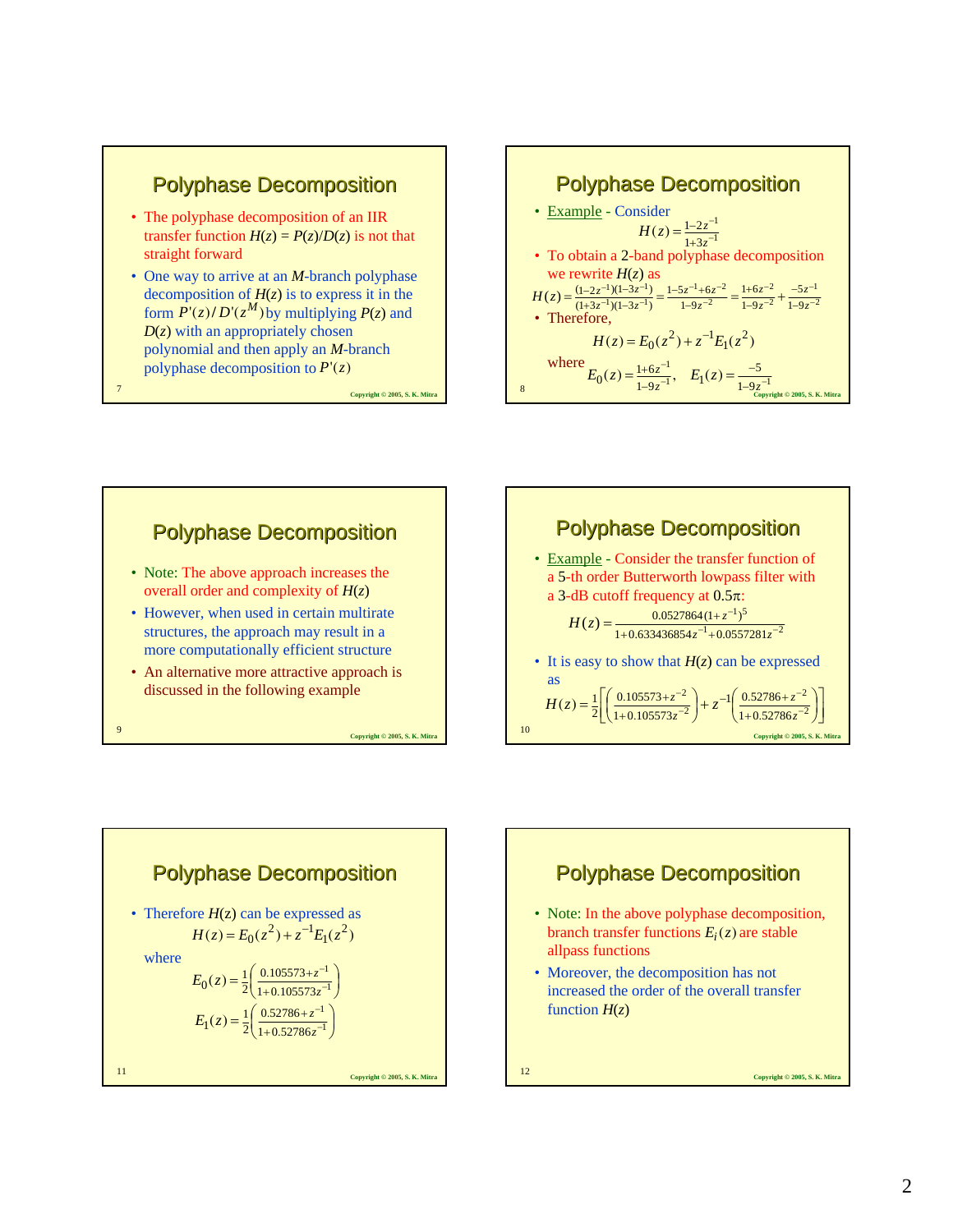

$$
H(z) = \sum_{k=0}^{M-1} z^{-k} E_k(z^M)
$$
  
13  
Coprright 2005, S. K. Mit









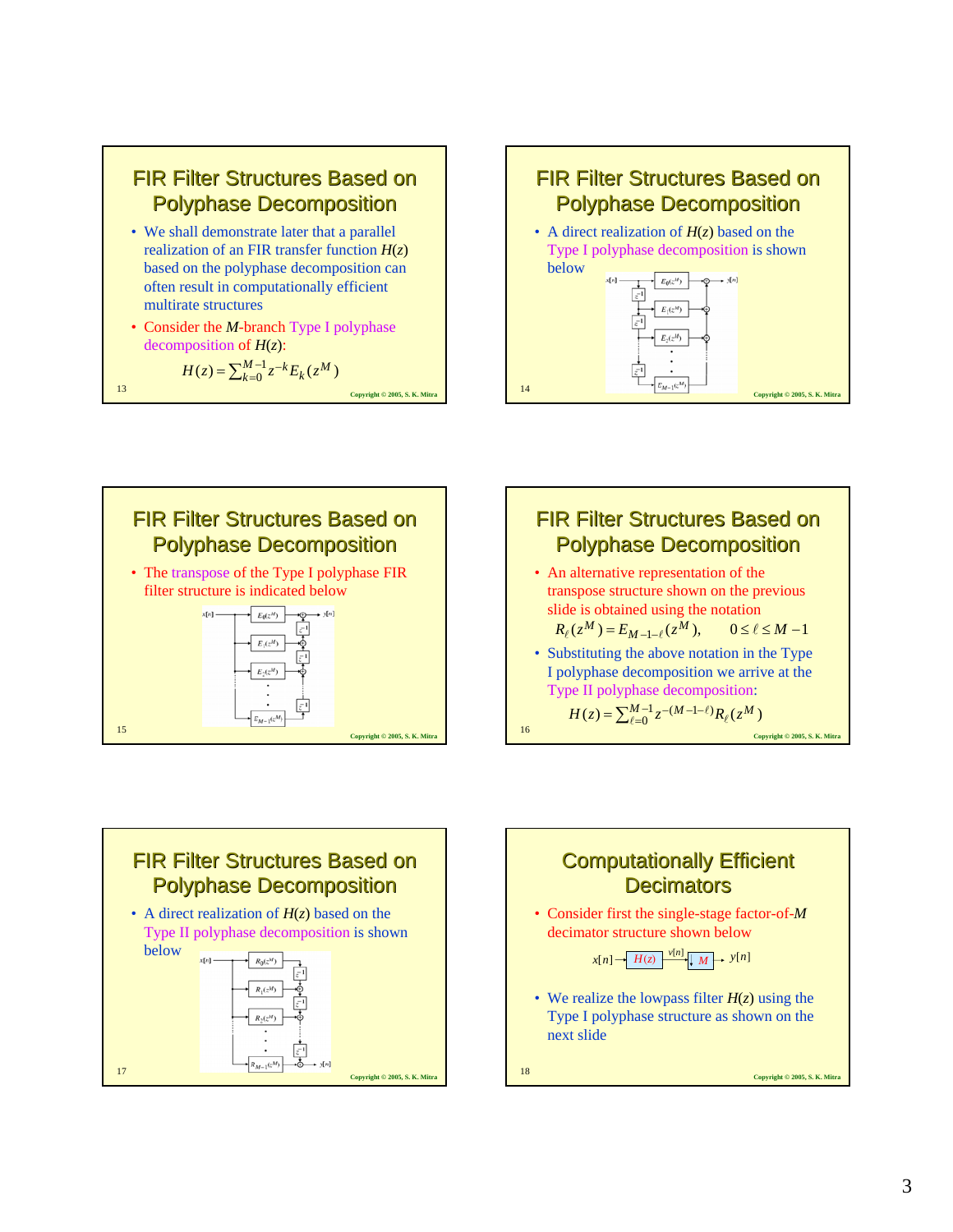

### **Computationally Efficient Decimators**

- To illustrate the computational efficiency of the modified decimator structure, assume  $H(z)$  to be a length-*N* structure and the input sampling period to be  $T = 1$
- Now the decimator output *y*[*n*] in the original structure is obtained by downsampling the filter output  $v[n]$  by a factor of *M*

**Copyright © 2005, S. K. Mitra** <sup>20</sup>

# **Computationally Efficient Decimators**

- It is thus necessary to compute  $v[n]$  at *n* = ..., −2*M* ,−*M* ,0,*M* ,2*M* ,...
- Computational requirements are therefore *N* multiplications and  $(N-1)$  additions per output sample being computed
- However, as *n* increases, stored signals in the delay registers change

**Copyright © 2005, S. K. Mitra** <sup>21</sup>

# **Computationally Efficient Decimators**

- Hence, all computations need to be completed in one sampling period, and for the following  $(M - 1)$  sampling periods the arithmetic units remain idle
- The modified decimator structure also requires *N* multiplications and (*N* −1) additions per output sample being computed

**Copyright © 2005, S. K. Mitra** <sup>22</sup>

# **Computationally Efficient** Decimators and Interpolators

- However, here the arithmetic units are operative at all instants of the output sampling period which is 1/*M* times that of the input sampling period
- Similar savings are also obtained in the case of the interpolator structure developed using the polyphase decomposition

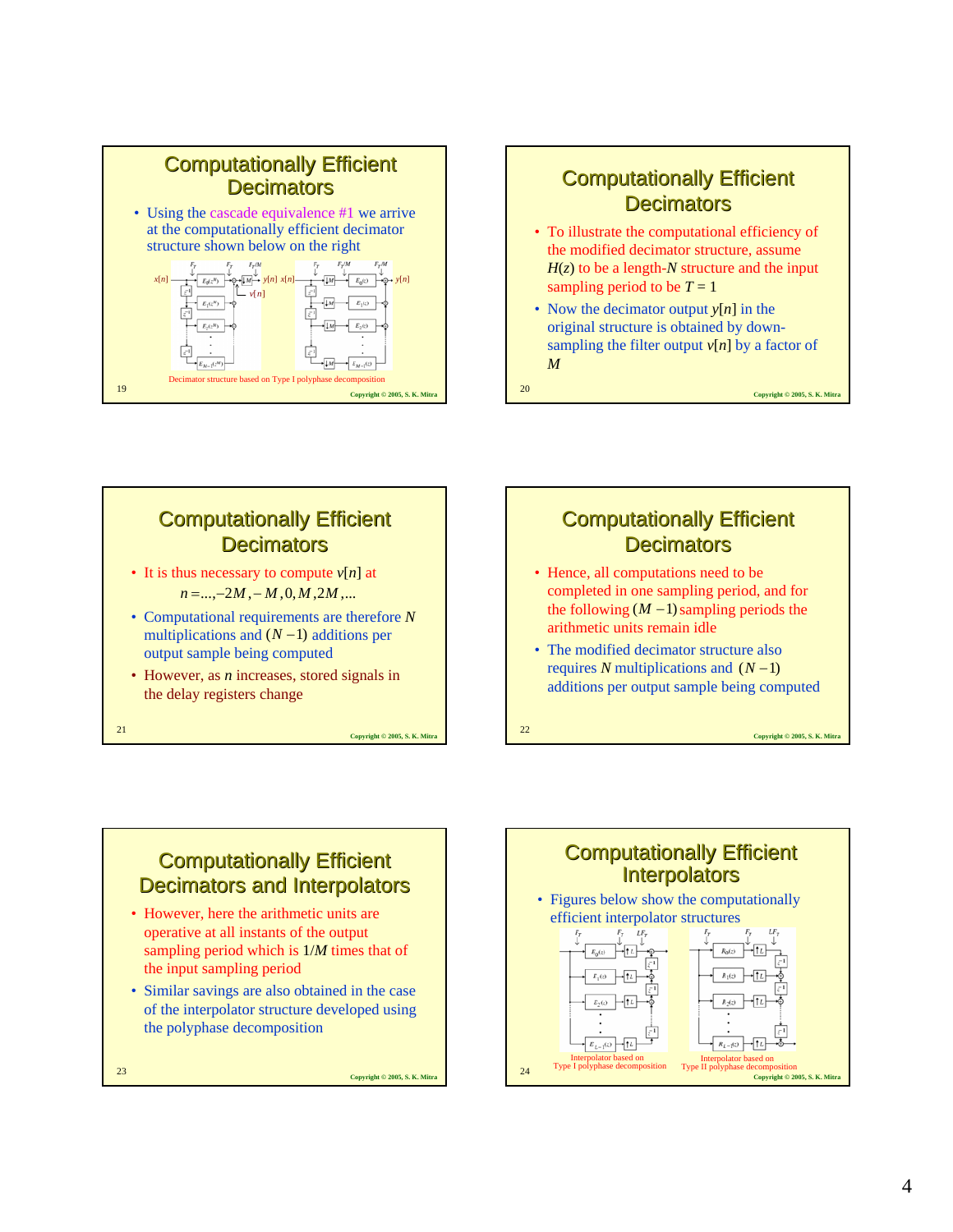#### **Computationally Efficient** Decimators and Interpolators

- More efficient interpolator and decimator structures can be realized by exploiting the symmetry of filter coefficients in the case of linear-phase filters *H*(*z*)
- Consider for example the realization of a factor-of-3  $(M = 3)$  decimator using a length-12 Type 1 linear-phase FIR lowpass filter

**Copyright © 2005, S. K. Mitra** <sup>25</sup>



# **Computationally Efficient Decimators and Interpolators**

- Note that  $E_1(z)$  still has a symmetric impulse response, whereas  $E_0(z)$  is the mirror image of  $E_2(z)$
- These relations can be made use of in developing a computationally efficient realization using only 6 multipliers and 11 two-input adders as shown on the next slide

**Copyright © 2005, S. K. Mitra** <sup>27</sup>



**Converted Copyright © 2005, S. K. Mitrab 2005, S. K. Mitrab 2005, S. K. Mitrab 2005, S. K. Mitrab 2005, S. K. Mitrab 2005, S. K. Mitrab 2005, S. K. Mitrab 2005, S. K. Mitrab 2005, S. K. Mitrab 2005, S. K. Mitrab 2005, S.** • Equivalent time-invariant digital filter obtained by expressing *H*(*z*) in its *L*-term Type I polyphase form  $\sum_{k=0}^{L-1} z^{-k} E_k(z^L)$ is shown below  $x[n] \longrightarrow E_0(z) \longrightarrow y[n]$ 



# **Arbitrary-Rate Sampling Rate** Converter

- The estimation of a discrete-time signal value at an arbitrary time instant between a consecutive pair of known samples can be solved by using some type of interpolation
- In this approach an approximating continuous-time signal is formed from a set of known consecutive samples of the given discrete-time signal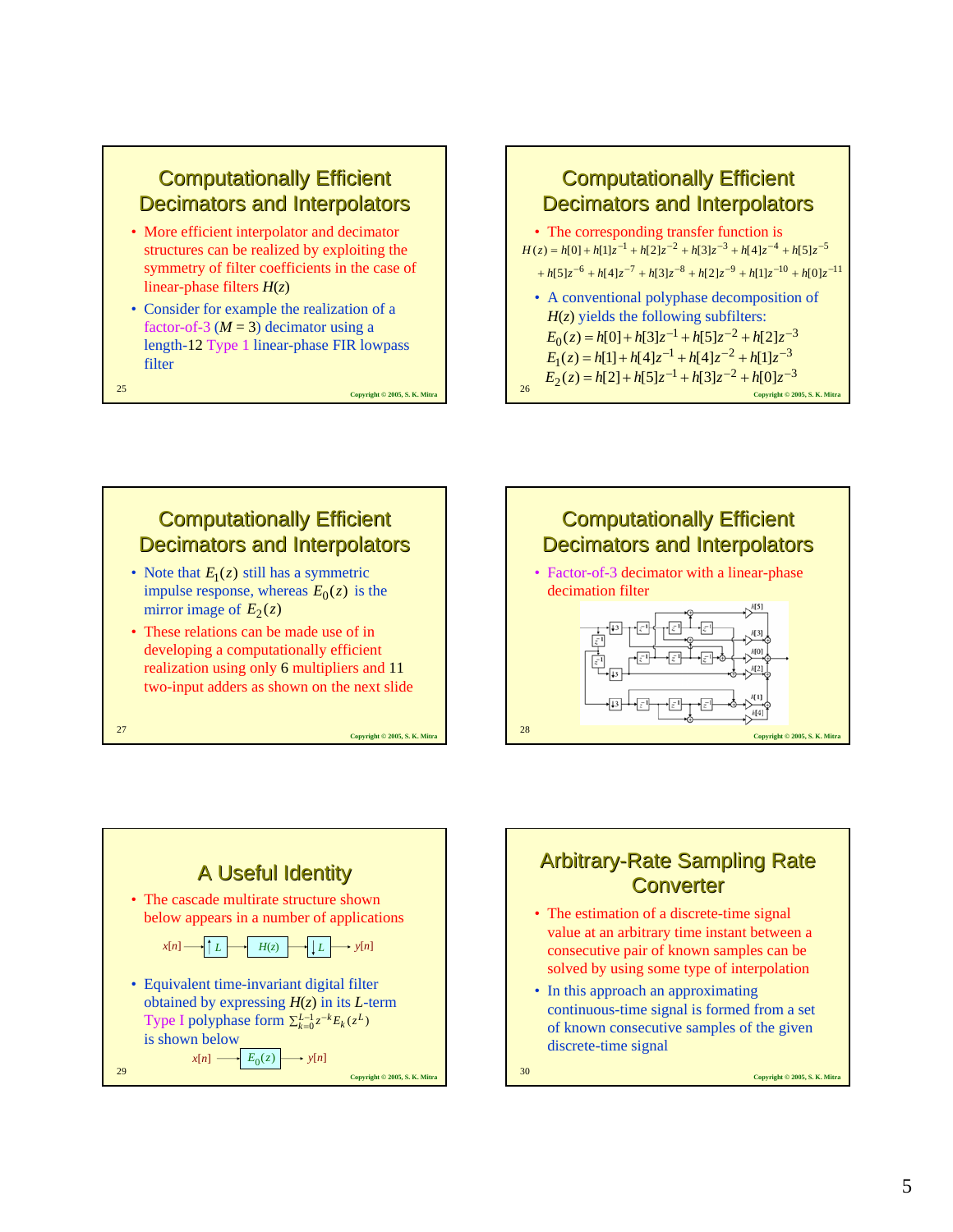# Arbitrary-Rate Sampling Rate **Converter**

- The value of the approximating continuoustime signal is then evaluated at the desired time instant
- This interpolation process can be directly implemented by designing a digital interpolation filter

**Copyright © 2005, S. K. Mitra** <sup>31</sup>

#### **Ideal Sampling Rate Converter**

- In principle, a sampling rate conversion by an arbitrary conversion factor can be implemented as follows
- The input digital signal is passed through an ideal analog reconstruction lowpass filter whose output is resampled at the desired output rate as indicated below

**Copyright © 2005, S. K. Mitrab 32005, S. K. Mitrab 32005, S. K. Mitrab 32005, S. K. Mitrab 32005, S. K. Mitrab 32005, S. K. Mitrab 32005, S. K. Mitrab 32005, S. K. Mitrab 32005, S. K. Mitrab 32005, S. K. Mitrab 32005, S.** 



**Ideal Sampling Rate Converter** 

• Since the impulse response  $g_a(t)$  of an ideal lowpass analog filter is of infinite duration and the samples  $g_a(nT' - \ell T)$  have to be computed at each sampling instant, implementation of the ideal bandlimited interpolation algorithm in exact form is not practical

**Copyright © 2005, S. K. Mitra** <sup>34</sup>

• Thus, an approximation is employed in practice

### **Ideal Sampling Rate Converter**

**Copyright © 2005, S. K. Mitra** <sup>33</sup>

- Problem statement: Given  $N_2 + N_1 + 1$  input signal samples,  $x[k], k = -N_1, ..., N_2$ , obtained by sampling an analog signal  $x_a(t)$  at  $t = t_k$  $= t_0 + kT_{in}$ , determine the sample value  $x_a(t_0 + kT_{in}) = y[\alpha]$  at time instant  $t' = t_0 + kT_{in}$ where  $-N_1 \le \alpha \le N_2$
- Figure on the next slide illustrates the interpolation process by an arbitrary factor

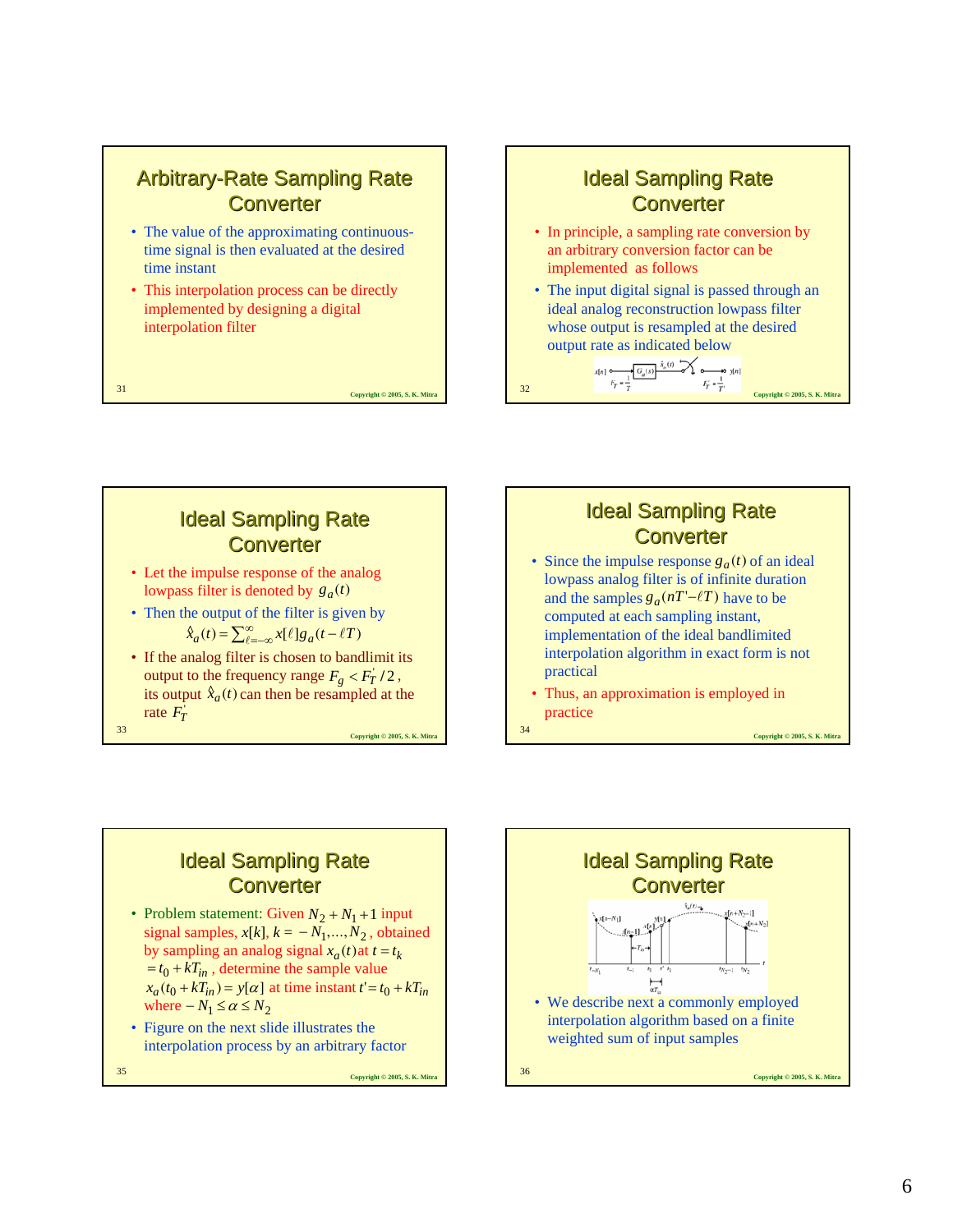









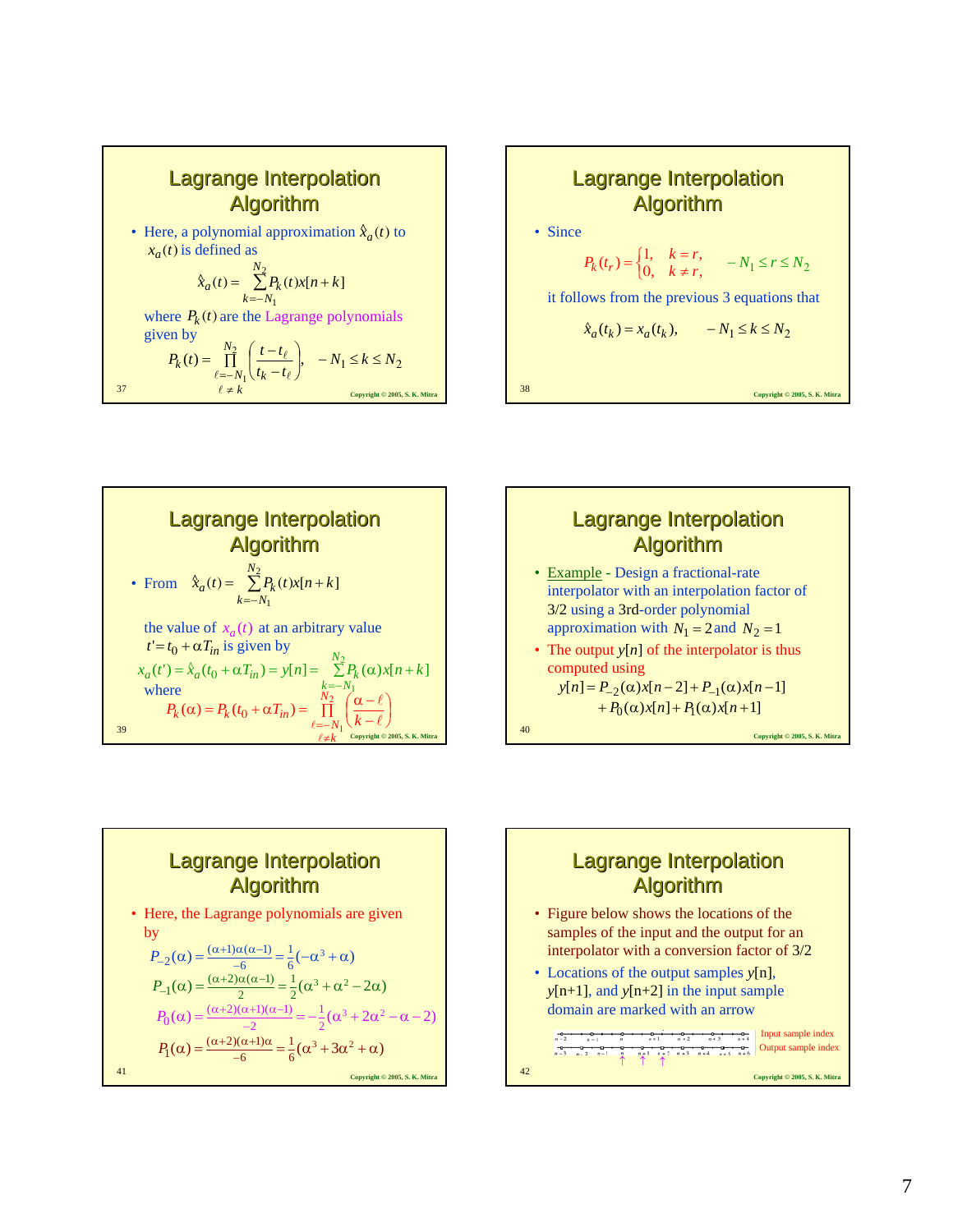#### Lagrange Interpolation Algorithm

- From the figure on the previous slide it can be seen that the value of  $\alpha$  for computation of  $y[n]$ , to be labeled  $\alpha_0$ , is 0
- Substituting this value of  $\alpha$  in the expressions for the Lagrange polynomial coefficients derived earlier we get

$$
\begin{array}{ll} P_{-2}(\alpha_0) = 0, & P_{-1}(\alpha_0) = 0 \\ P_0(\alpha_0) = 1, & P_1(\alpha_0) = 0 \end{array}
$$

**Copyright © 2005, S. K. Mitra** <sup>43</sup>



$$
P_{-2}(\alpha_1) = 0.0617 , P_{-1}(\alpha_1) = -0.2963
$$
  

$$
P_0(\alpha_1) = 0.7407 , P_1(\alpha_1) = 0.4938
$$







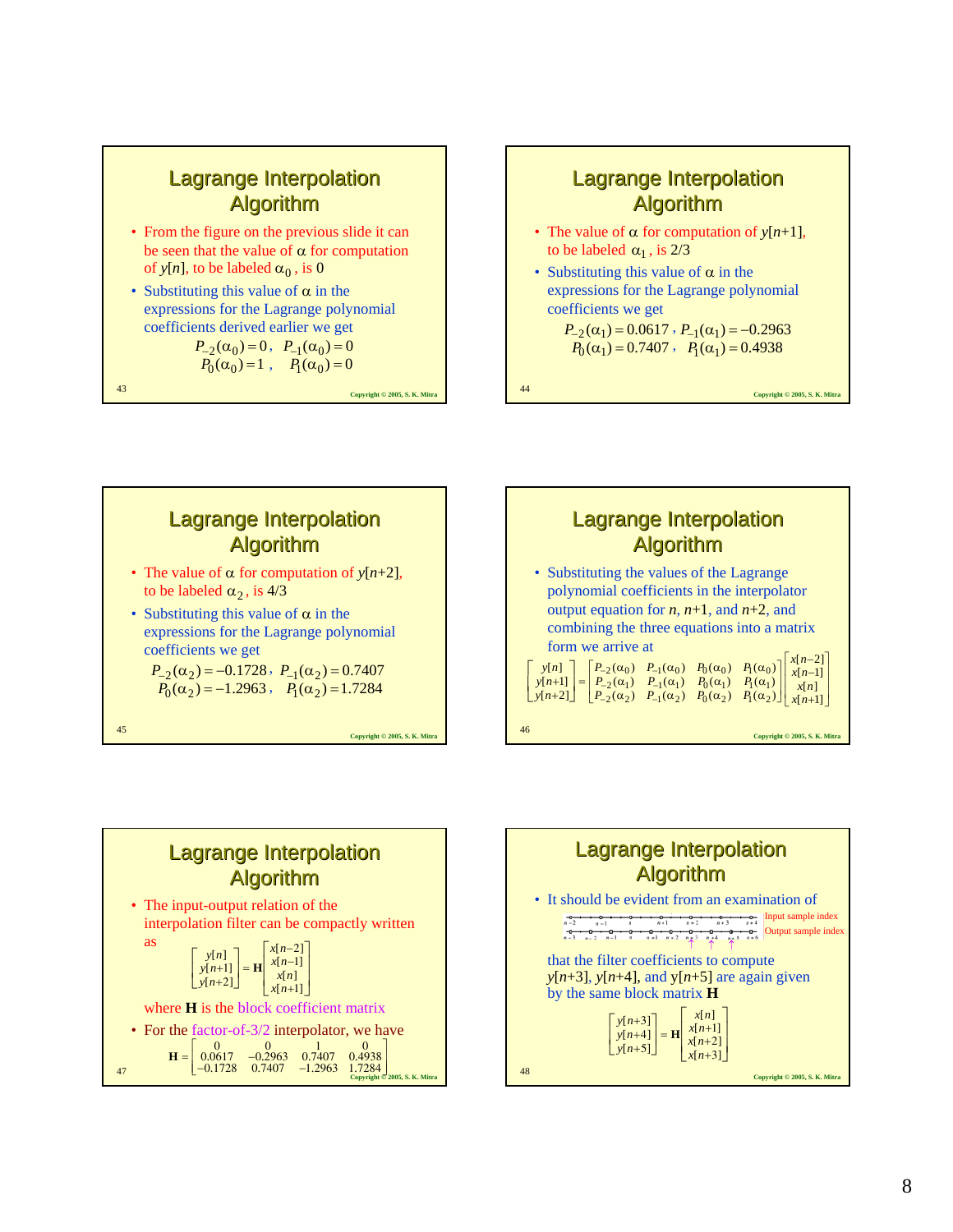









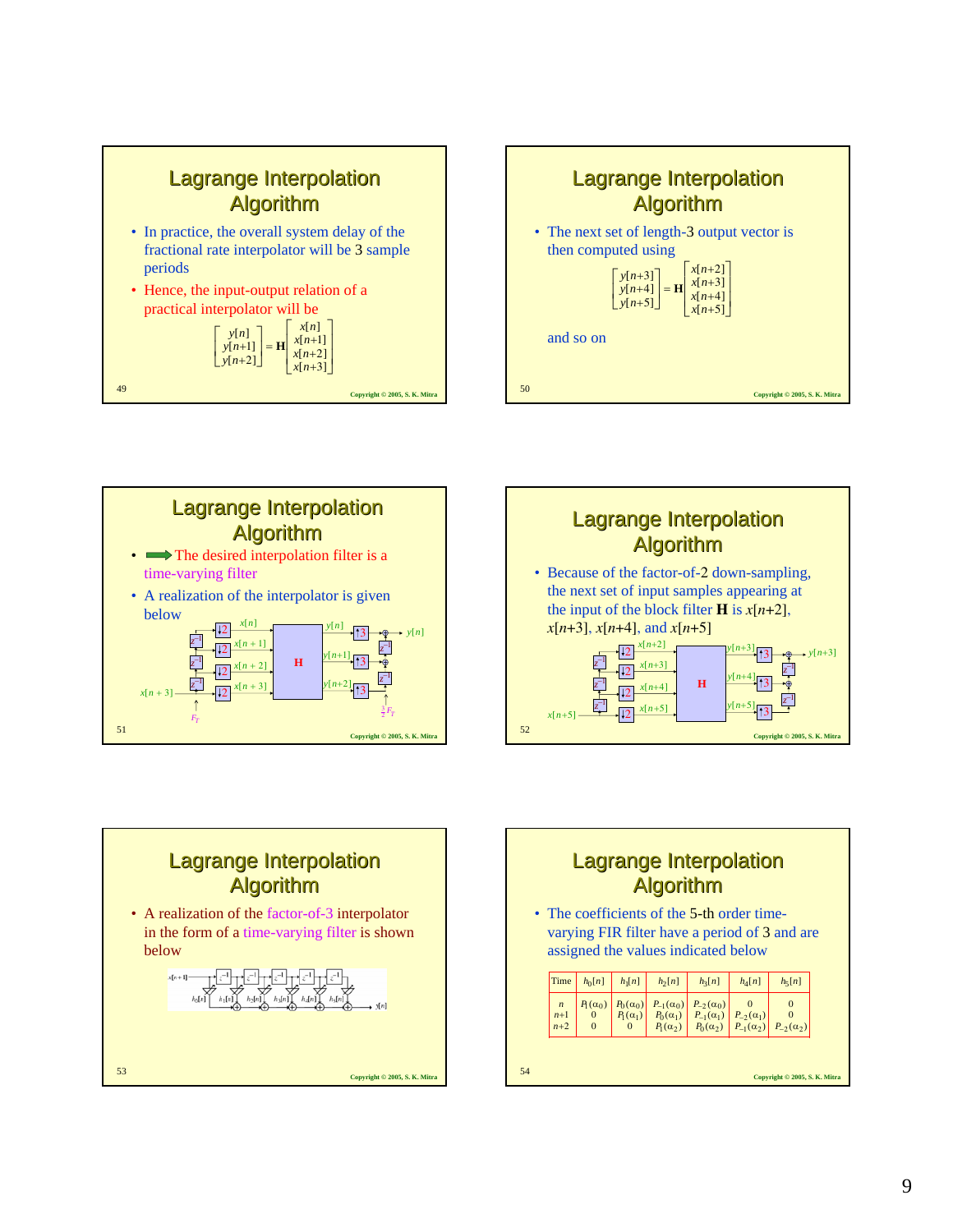









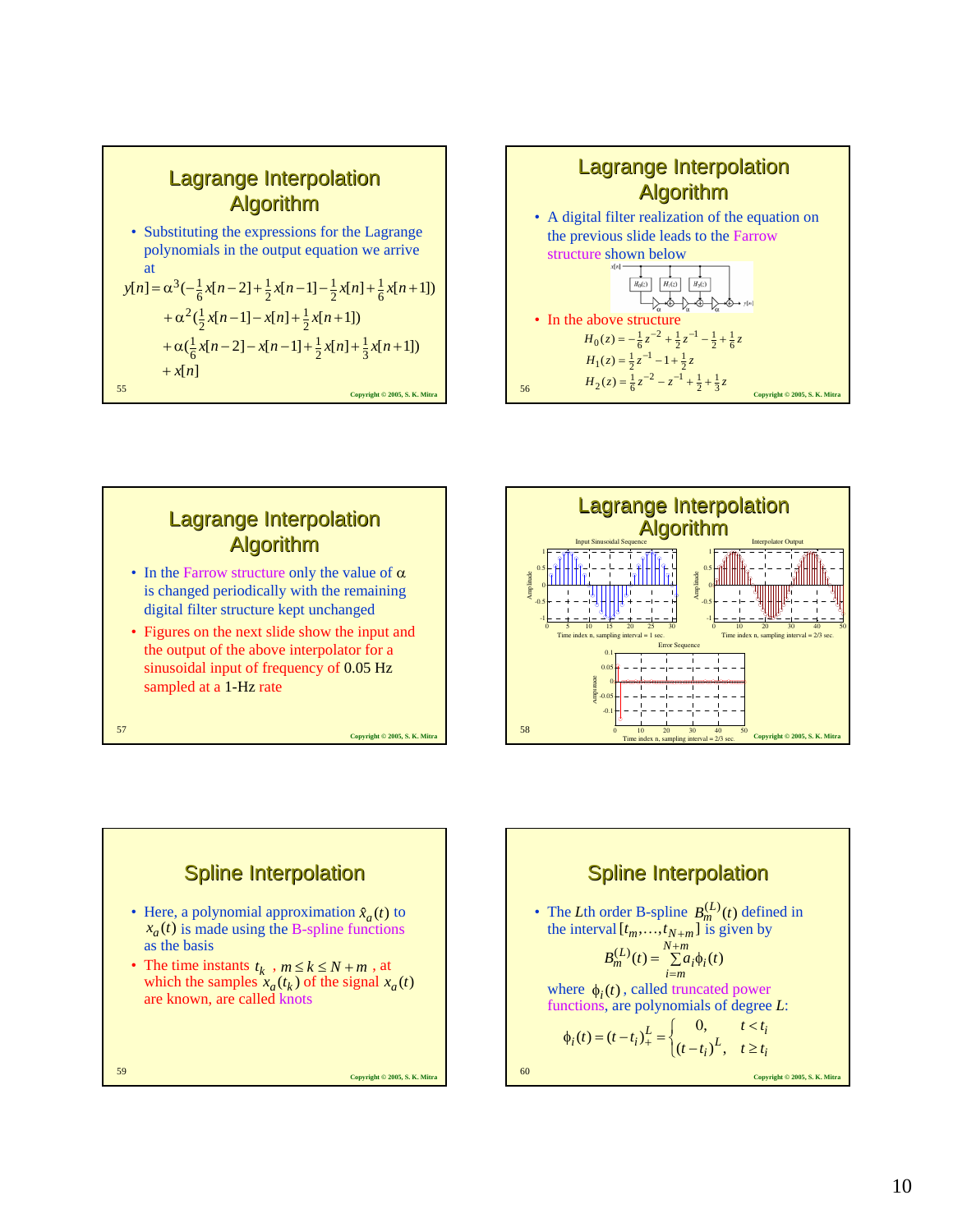







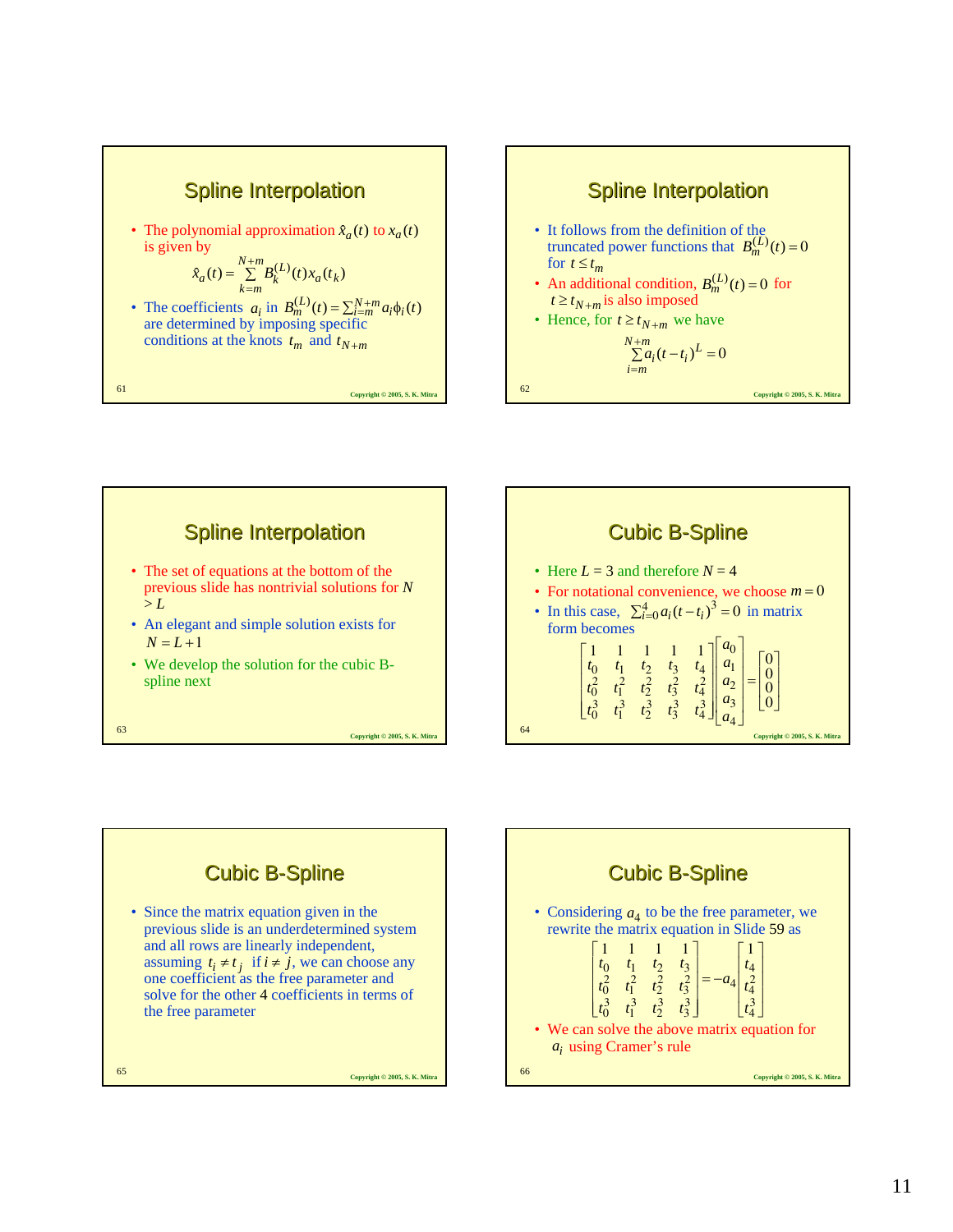





**Cubic B-Spline**  
\n
$$
a_1 = \frac{1}{(t_1 - t_0)(t_1 - t_2)(t_1 - t_3)(t_1 - t_4)}
$$
\n
$$
a_2 = \frac{1}{(t_2 - t_0)(t_2 - t_1)(t_2 - t_3)(t_2 - t_4)}
$$
\n
$$
a_3 = \frac{1}{(t_3 - t_0)(t_3 - t_1)(t_3 - t_2)(t_3 - t_4)}
$$
\n
$$
a_{\text{coprifghl 0 2005, S. K. Mifra}}
$$
\n
$$
a_{\text{coprifghl 0 2005, S. K. Mifra}}
$$



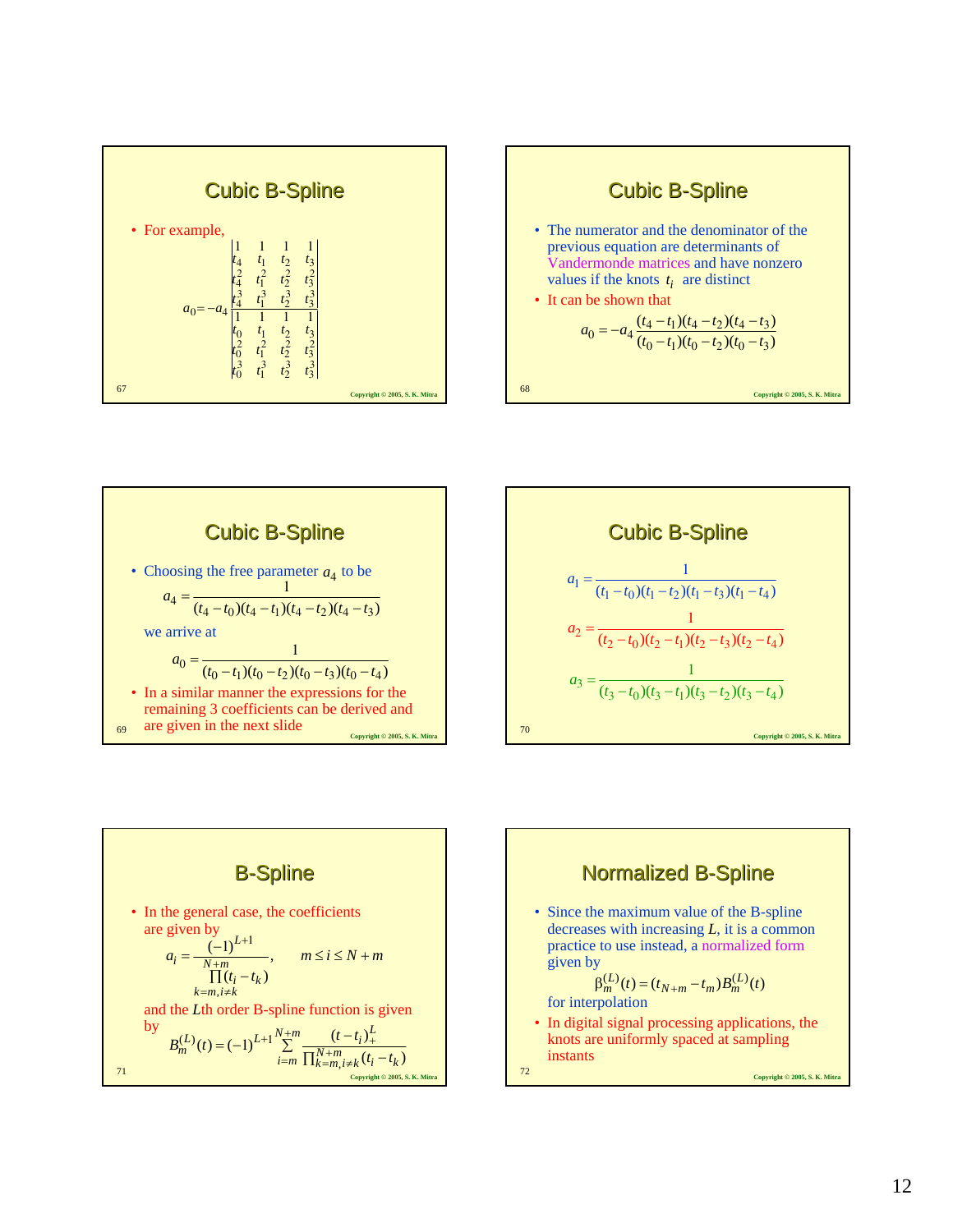









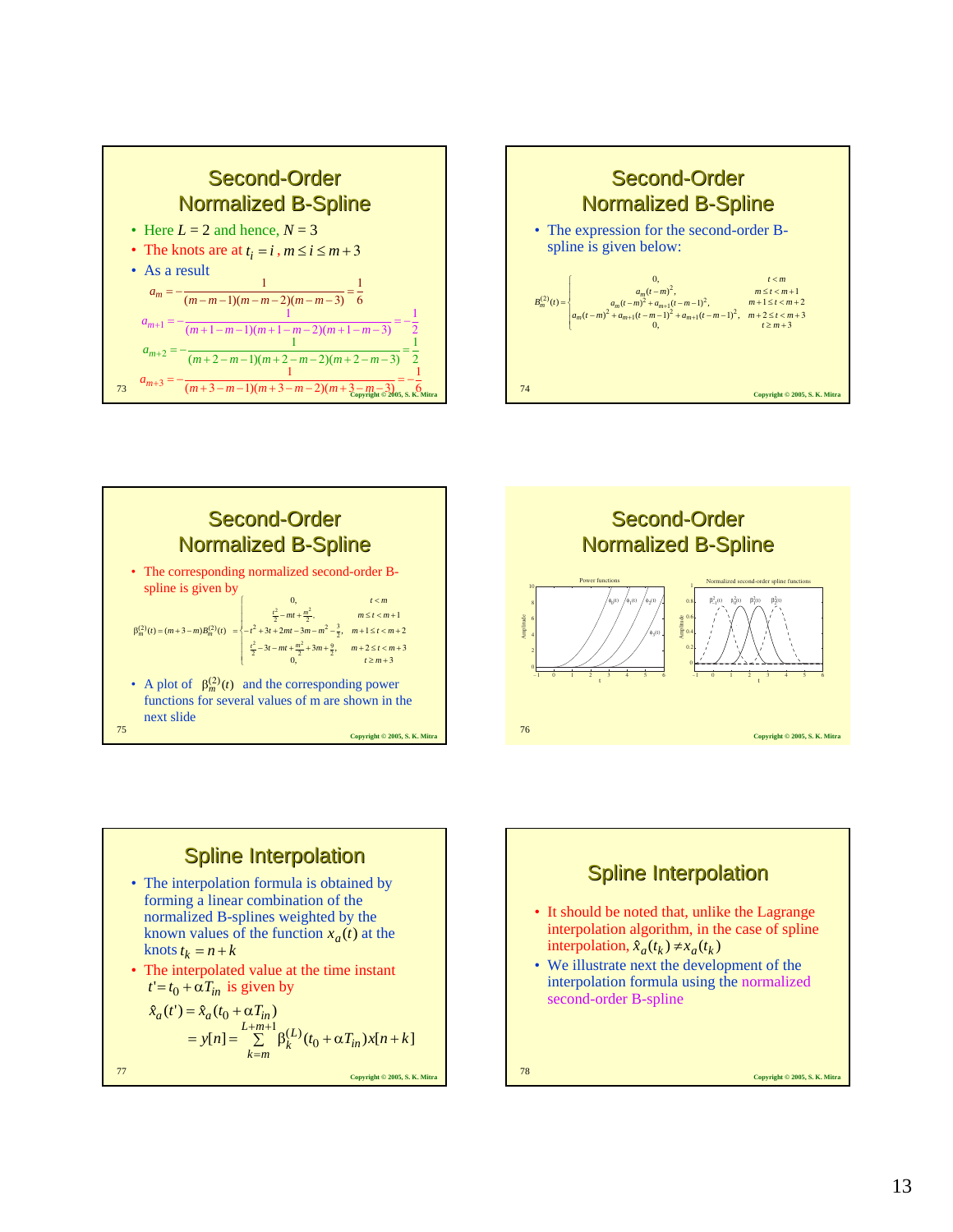